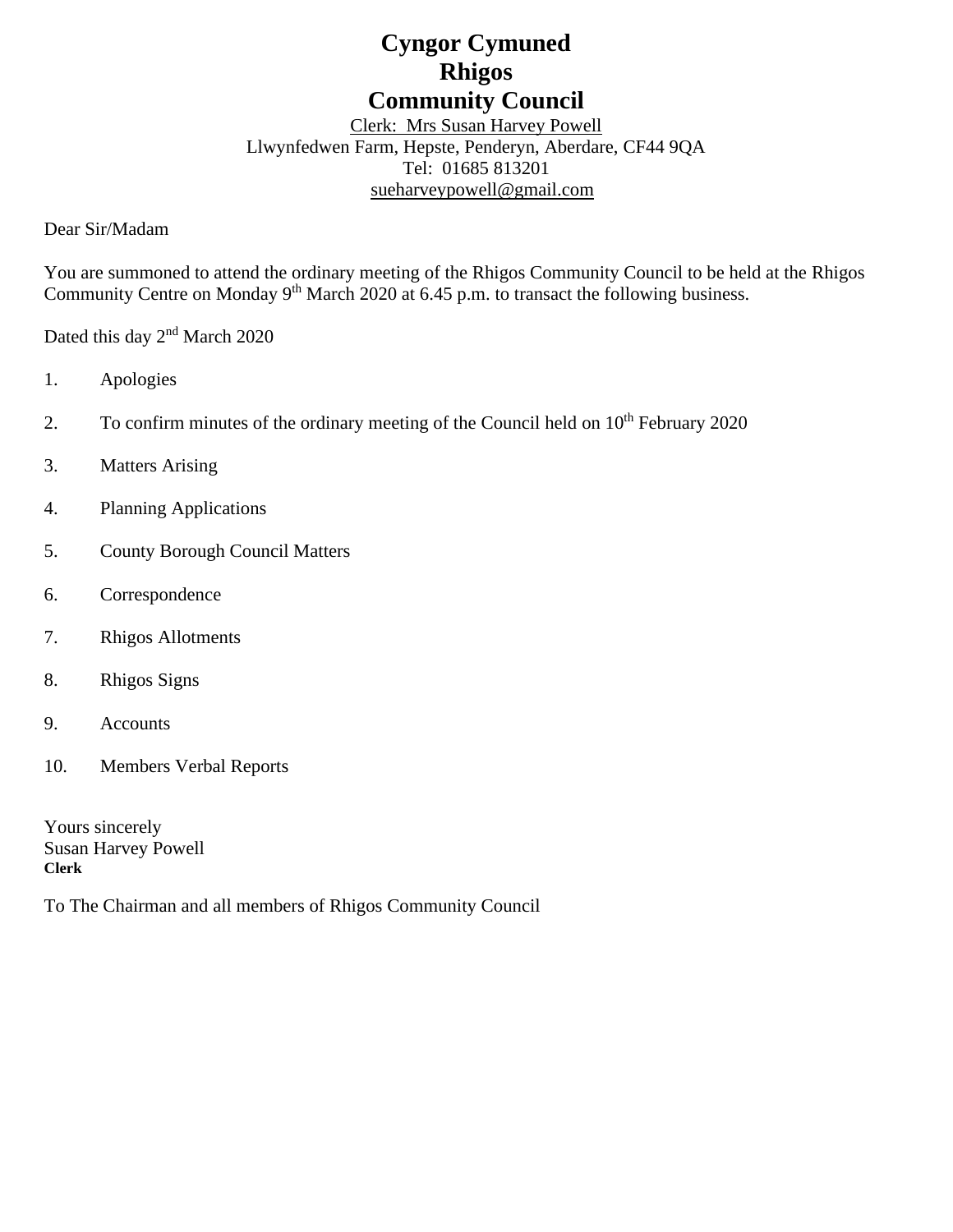# **Rhigos Community Council**

Minutes of the ordinary meeting of Rhigos Community Council held at Rhigos Community Centre on Monday 10th February 2020 at 6.45 p.m.

Present: Cllrs. P Oliver, M Smith, H Wagner, O Morgan, M Evans, G Thomas

### **2020/11 Minutes**

It was resolved to confirm Minutes of the Ordinary Meeting of the Council held on 13th January 2020

**2020/12 Declaration of Interest**

None recorded

- **2020/13 Matters Arising**
- a. Bike Track Cwm Hwnt nothing to report
- b. Western Power purchase of substation land it is not certain that the sale from RCTCBC to Rhigos Community Council was actually completed. It will be put on hold for the time being.
- c. Old Parish Road a letter has been sent to N  $&$  PTCBC asking that the road be reinstated as a tarmacked road.

**2020/14 Planning**

It was resolved to note:

No planning received

## **2020/15 County Borough Council Matters**

It was resolved that the following complaints be passed on to Councillor G Thomas for his attention.

- a. There are potholes near the Plough towards the old parish road.
- b. The utility trench from Hendre Fawr to Waungron needs filling and resurfacing.
- c. Trees on the Glynneath bank need cutting back.
- d. There is trampoline on the grass verge opposite the New Inn
- e. All footpaths need sweeping around the village
- f. The shop should be opening at the end of February
- g. Rubbish has been dumped by Shand's entrance.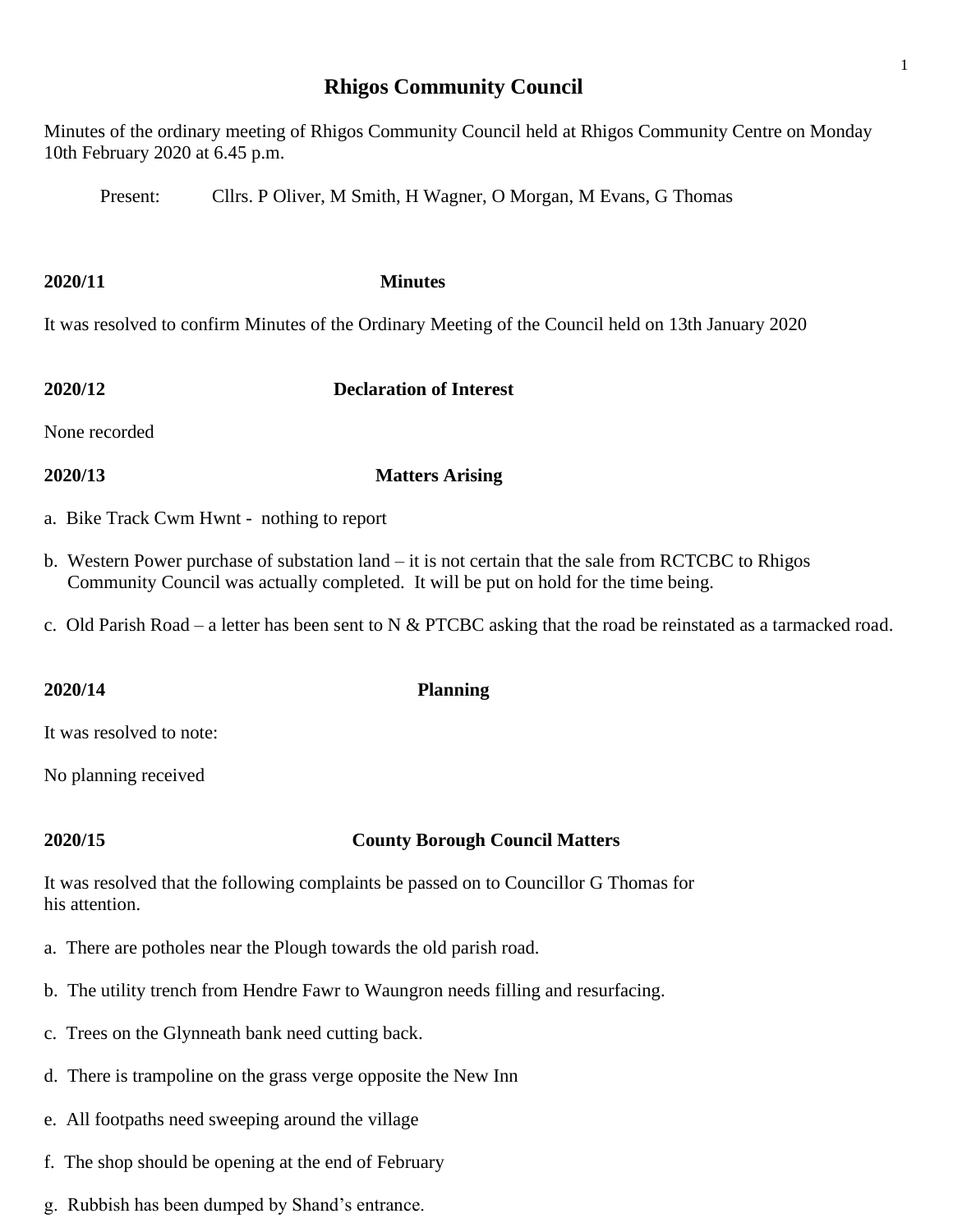- h. Light no. 5 at the bottom of Mount road is permanently on.
- i. Cllr. Wagner asked about a community litter pick, the number to ring is 01443 425001
- j. There is an old road sign left near Hirwaun roundabout
- k. There is lot of rubbish from the shop to the bridge
- l. Can the concrete bollards be removed from near the shop
- m. Trees opposite Clydfan bungalow need cutting back
- n. What plans do Trivallis have for new houses in Rhigos
- o. There is rubbish left on the floor at the bus stop at the bottom of Heol y Graig
- p. The bin at the bottom of Mount Road needs emptying

### **2020/16 Correspondence**

It was resolved to receive the following correspondence.

a. Letter from Welsh Air Ambulance asking for financial assistance - £50.00 agreed

### **2020/17 Rhigos Allotments**

Nothing to report

### **2020/18 Rhigos Signs**

It was agreed to give Atlas the contract to erect the signs as Top Plant have let us down

| 2020/19                      | <b>Accounts</b> |          |
|------------------------------|-----------------|----------|
| Wales Air Ambulance          |                 | £50.00   |
| M Smith (coat hooks)         |                 | £33.78   |
| A Sullivan (heating)         |                 | £1800.00 |
| One Voice Wales              |                 | £137.00  |
| <b>BT</b>                    |                 | £126.96  |
| Wages and tax                |                 | £405.46  |
| <b>Current Account</b>       | £9967.67        |          |
| <b>High Interest Account</b> | £3822.38        |          |
| Field Account                | £4550.68        |          |
| Croesffordd Account          | £2829.64        |          |
| Croesffordd High Interest    | £2487.88        |          |
| <b>Croesffordd Treasury</b>  | £23,000.00      |          |
| Selar                        | £14.277.91      |          |